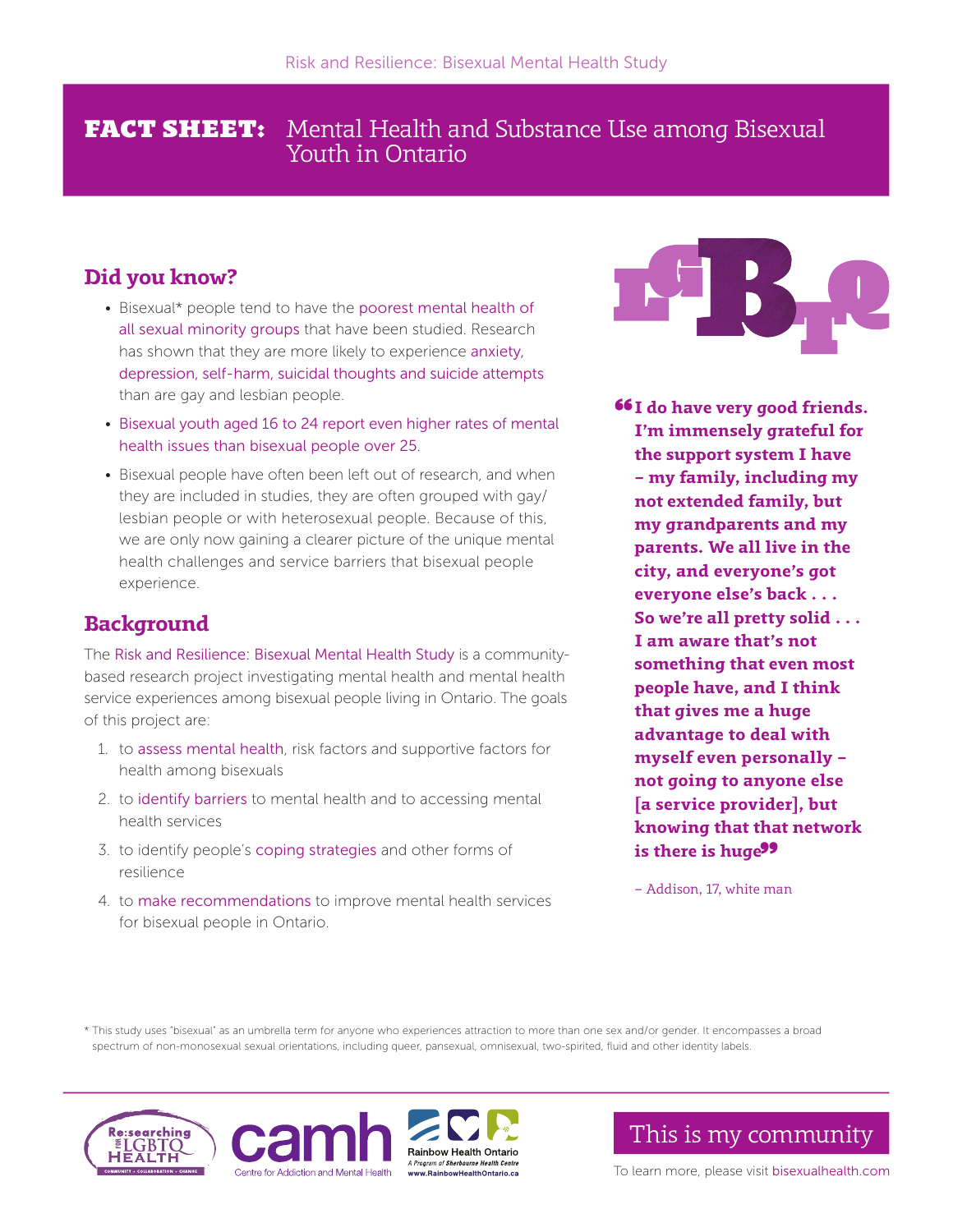## Our approach

We asked bisexual people from across Ontario about their mental health and their experiences with mental health services. In total, 405 people took part in the online survey, and over 40 people met with researchers for in-person interviews. Participants were asked questions about seven key mental health issues: depression, anxiety, posttraumatic stress disorder (PTSD), alcohol use, illicit drug use, suicidality (thoughts of suicide and suicide attempts) and tobacco use.

For this study, we defined bisexual as meaning anyone who is attracted to more than one sex and/or gender. All the people who participated agreed that this definition applied to them in some way. We also collected information on sex assigned at birth, gender identity, racial/ethnic/cultural identity and age.

"Youth" refers to participants aged 16–24. Out of the 405 participants, about one quarter (99 people) were youth. In this fact sheet, we compare bisexual youth both with bisexual adults and with heterosexual youth, because age and sexual orientation are both related to higher stress levels and/or mental health problems. One participant said, "That period of my life from about 18 to 26, where I was figuring things out and things were pretty complicated, I had issues with my mental health and depression and substance use and self-medication. . . . Every year from 27 onward, I've said, 'I'm so relieved I'm not 22 right now.'" Another participant reflected: "Shit that comes out when you first come out, both as trans and bi, is not the shit that I'm dealing with 10 years on."

## This is my community

 $6I \text{ cos } k$  a lot, to take care of myself. Also, because I really like eating. And I find taking care of other people – so cooking for my family, or my girlfriend, or my best friend, or all of those people at once. It's really nice to feel needed by other people, so I like to cook to provide small comforts for others. And that's how I take care of myself<sup>99</sup>

– Addison, 17, white man

# Our findings

### MENTAL HEALTH

Our study found that bisexual youth have poorer mental health than bisexual adults: bisexual youth had significantly higher rates of depression and PTSD symptoms, as well as significantly higher rates of suicidal thoughts in the past year.

### DEPRESSION

Participants gave us information on their rates of depression by answering questions about how frequently they have recently experienced things such as little interest or pleasure in doing things. Bisexual youth had significantly more depression symptoms than bisexual adults. The average score on the depression scale for youth was 9.2, compared with 6.8 for adults. This contrasts with the general population in Canada, in which youth were less likely to report a mood disorder such as depression (3%) than were the overall population (6%).

In our study, the rate of moderate to severe depression was 41% for bisexual youth, greater than the 35% for bisexual adults. Both these rates are considerably higher than rates for the Canadian population: a Canadian study of over 3,000 randomly sampled people showed that 8% of participants reported moderate or greater depression.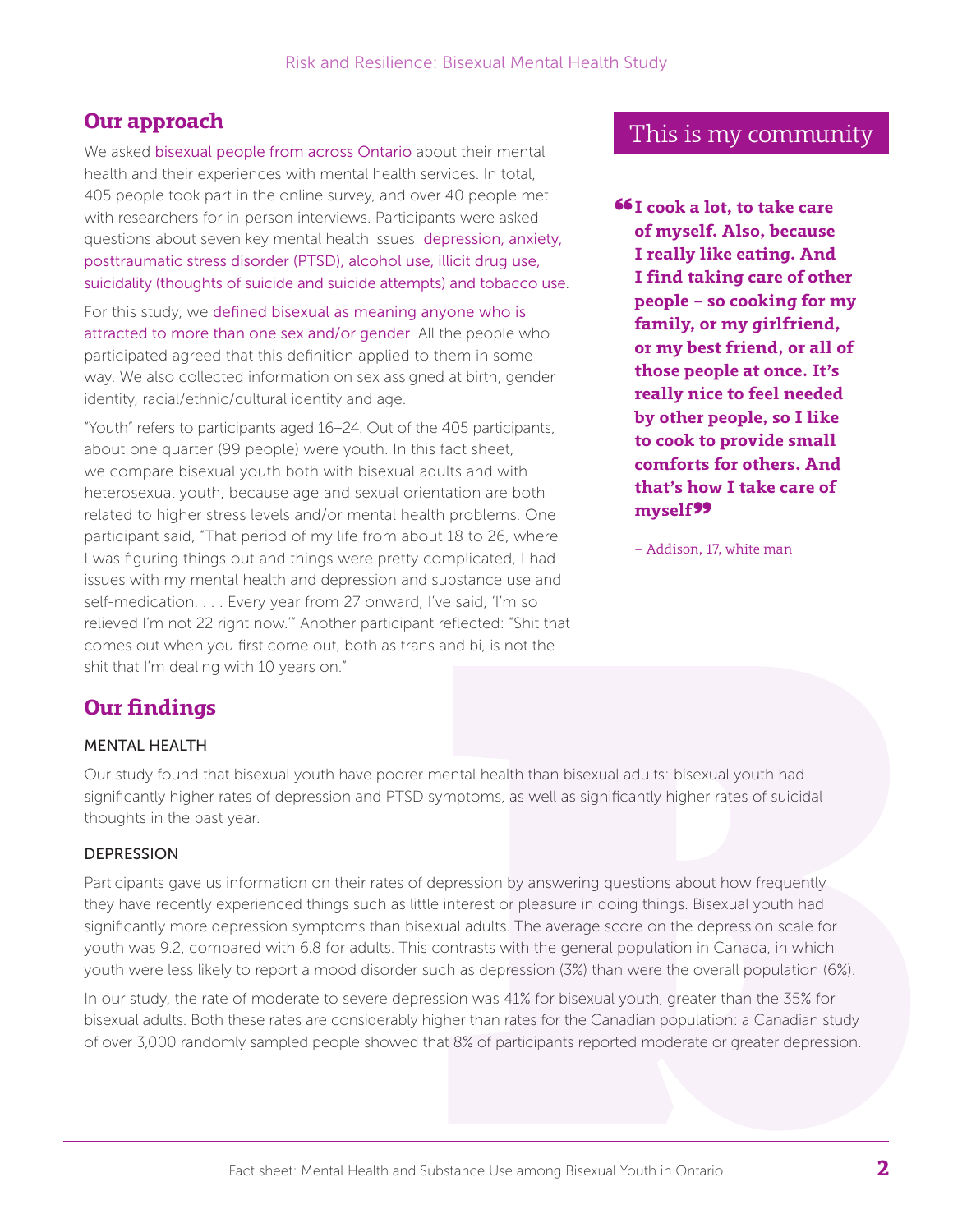### POSTTRAUMATIC STRESS DISORDER

Posttraumatic stress disorder (PTSD) is an anxiety disorder that can result from experiencing a traumatic event. We measured PTSD symptoms with a version of the PTSD Checklist, which includes questions like, "How much have you been bothered by repeated, disturbing memories, thoughts or images of a stressful experience from the past?" On average, bisexual youth have more PTSD symptoms than bisexual adults. The average score on the checklist for youth was 35.6, significantly higher than the score for adults (31.1). This questionnaire measures PTSD using scores that can range from 17–85. People who score 44 or higher may have PTSD. Based on this, 26% of youth in our study could be considered to have PTSD, compared with the general population, about 10% of whom report being diagnosed with PTSD.

#### SUICIDE

We asked participants whether they had considered or attempted suicide in the past year. A greater percentage of youth had thought about or attempted suicide in the past year than had adults. In fact, 30% of youth said they had seriously thought about suicide in the past year, compared with 15% of adults. Both these figures are much higher than in the general population, where approximately 4% of both youth and adults report thinking about suicide. We found that there was no significant diference between the number of youth and the number of adults who attempted suicide.

### This is my community

 $6I$  got heavily involved in drugs and alcohol for a long time . . . the thing to do was party, and I used that as a vehicle to basically escape the antigay tone that was running through my peers, that made it very important that I stay in the closet, as far as I was concerned. And after a couple of years of that, by the time I was 17 or so, the denial had become very ingrained. That developed into a drug habit<sup>99</sup>

– Sam, 51, Aboriginal and white man

#### ANXIETY

Participants gave us information on their anxiety levels by answering five questions, including how often they felt anxious, how bad it was, and how much it affected their lives. In this case, we did not find a difference between what adults and youth reported. Both adults and youth had high rates of anxiety. In youth, 39% had anxiety levels that would likely affect their ability to participate in activities such as school, work or social life.

### SUBSTANCE USE

The use of alcohol and other drugs often goes hand in hand with poorer rates of mental health because it can form part of peoples' strategies for managing stress. In our study, we found no diferences in alcohol and other drug use between bisexual adults and youth, though both reported higher rates of use than the general Canadian population. Overall, 31% of participants reported rates of alcohol consumption that would be considered "problem drinking," and 45% reported engaging in illicit drug use in the past year. This compares with 19% of people aged 12 and older in the general Canadian population who reported drinking five or more alcoholic beverages at one time at least once a month, and 13% of Canadians who reported illicit drug use within the past year.

### **Discussion**

The findings in our study contribute to the developing picture of mental health in bisexual youth. Like our study, other recent studies have found that bisexual people are at higher risk for depression, though this finding is more consistent among women.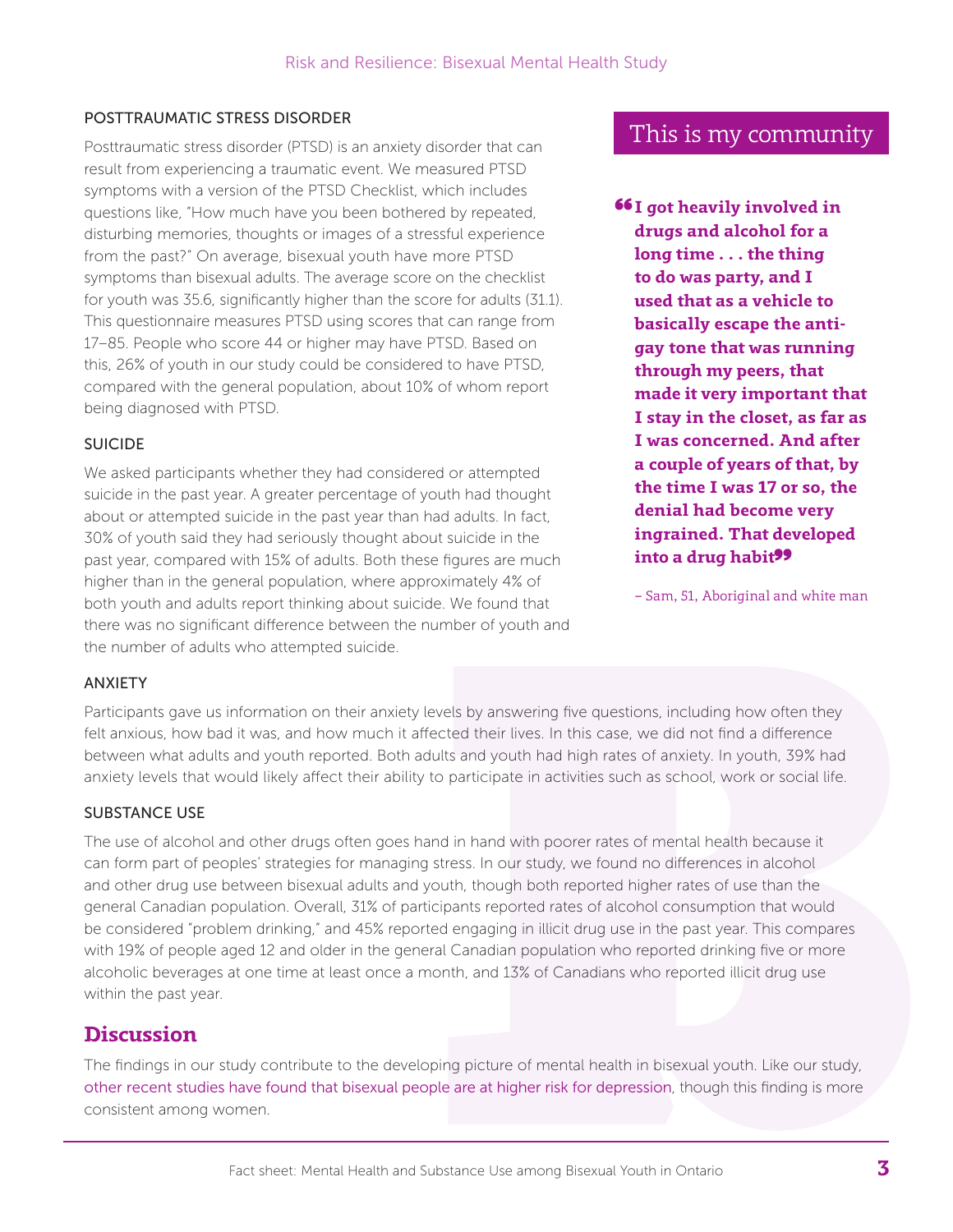Similarly, we found rates of considering or attempting suicide in the past year that are higher than those reported for the general population. This higher suicidality rate is reflected in rates found in other studies. For example, the Canadian Community Health Survey reported a lifetime suicidality rate of 35% for bisexual men, compared with 7% for heterosexual men. For women, the corresponding figures were around 45% for bisexual women and 10% for heterosexual women.

### Our youth participants also reported more PTSD symptoms than the general Canadian population.

Overall, our study supports the patterns found by other studies and suggests that those at highest risk for poor mental health are bisexuals aged 16–24.

#### WHY ARE ANXIETY, DEPRESSION, PTSD, SUICIDALITY AND SUBSTANCE ABUSE SO HIGH AMONG BISEXUAL YOUTH?

• Biphobia. This refers to negative attitudes toward bisexuality and bisexual people. This prejudice can often lead to discriminatory behaviour.

## This is my community

66I don't actually know what the rest of my life is going to be like, but I'm confident of my skills and talents and interests, and general ability and maturity. So I'm very optimistic that I will find a good place in the world, that is my proper place<sup>99</sup>

– Addison, 17, white man

- Unfortunately, many people behave as if bisexuality does not exist. Bisexuals are often accused of actually being straight and just experimenting, or looking for attention. Alternatively, bisexuality is sometimes described as a stage on the way to coming out as gay or lesbian.
- These attitudes are hurtful and oppressive, and can cause significant levels of self-doubt and anxiety in bisexual people. One participant described how bisexual invisibility afected their mental health: "I was unaware of the term bisexual for a very long time. I only knew of two things: gay and straight. So when I felt these attractions, or when I did something sexual with a guy, it caused some anxiety of course, not understanding what the heck was going on."
- While the discrimination bisexual people experience from heterosexual people can be similar to that experienced by gay and lesbian people, bisexual people also face a lack of acceptance by lesbian and gay communities. This means that the valuable and efective community support gay and lesbian people can access is less available to bisexual people. One participant expressed that who their partner is can limit access to the community: "I know depending on who I am with, that might afect what spaces I or we are welcomed in."
- Health care providers often lack the training or skills to meet the needs of bisexual people. As well, there is a lack of research on the bisexual population to inform health care practices.

Although the high rates of anxiety, depression, PTSD, suicidality and substance abuse are concerning, we need to recognize the resilience of bisexual youth. Most bisexual youth are not struggling with mental health concerns, despite the above barriers.